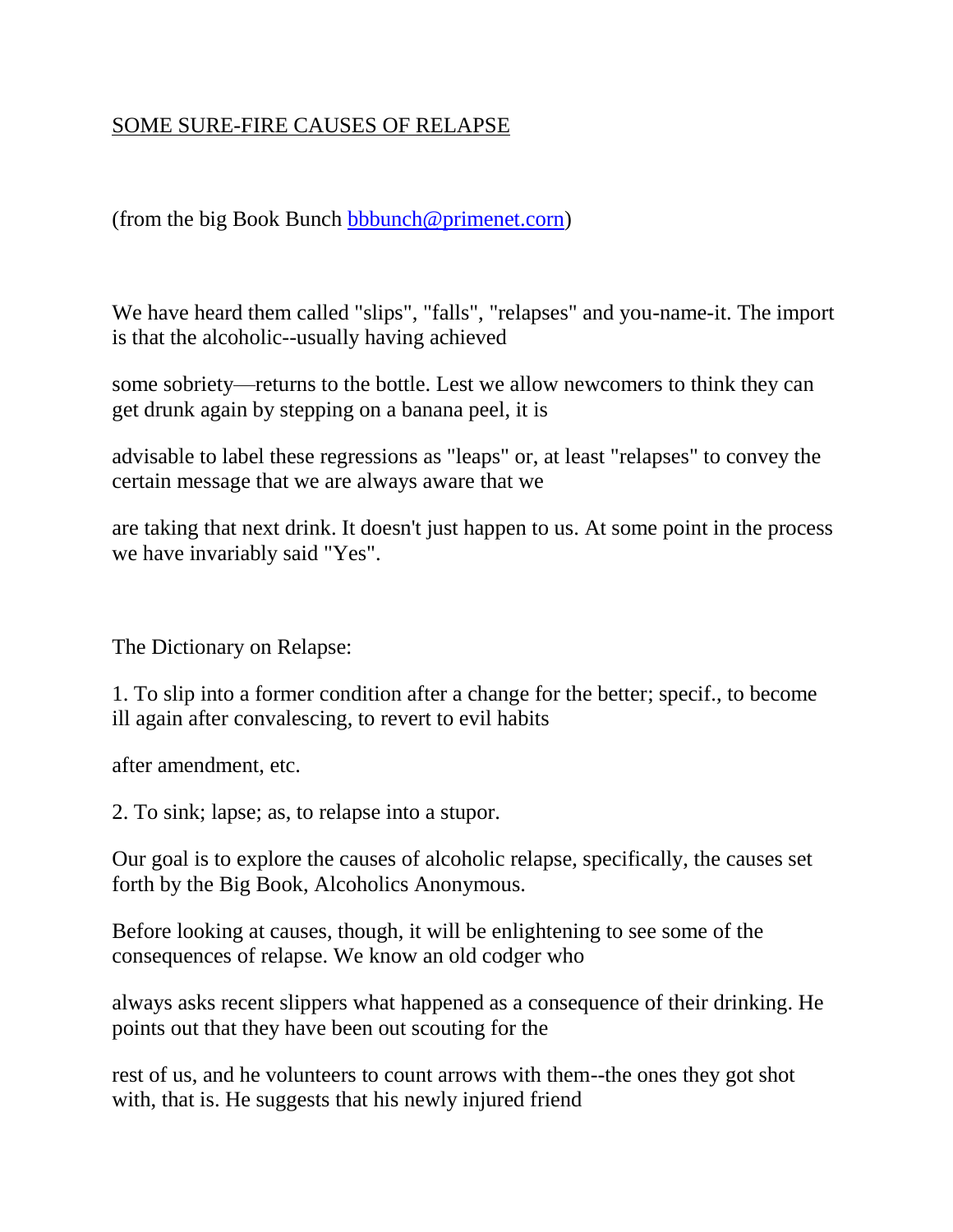label each arrow and that he fasten it to a wall at home when it's finally pulled out, as a reminder of his spree. If a museum is ever

stocked with these trophies, the show-case might have Relapse Trophies with labels such as: Jail, Homeless, Broke, Hospitalized,

Fired from job. Divorced, Rejected, Despondent, etc. It is also interesting to think of the causes most frequently offered in AA

meetings by those just returning from scouting research, or from those who tried to steer them away from it.

Causes of Relapse (as offered in AA meetings)

- 1. Failure to go to AA meetings.
- 2. Failure to take the 12 steps.
- 3. Involvement in an emotional relationship.
- 4. Association with the old crowd.
- 5. Failure to get a sponsor.
- 6. Failure to read the Big Book.
- 7. Desire to achieve oblivion.
- 8. They didn't "want it" badly enough.
- 9. Etc.

We think most would agree that the conventional wisdom concerning relapse as contributed in AA meetings has real value. However,

not a single one of the causes in the list above is presented explicitly in the Big Book as a cause of relapse.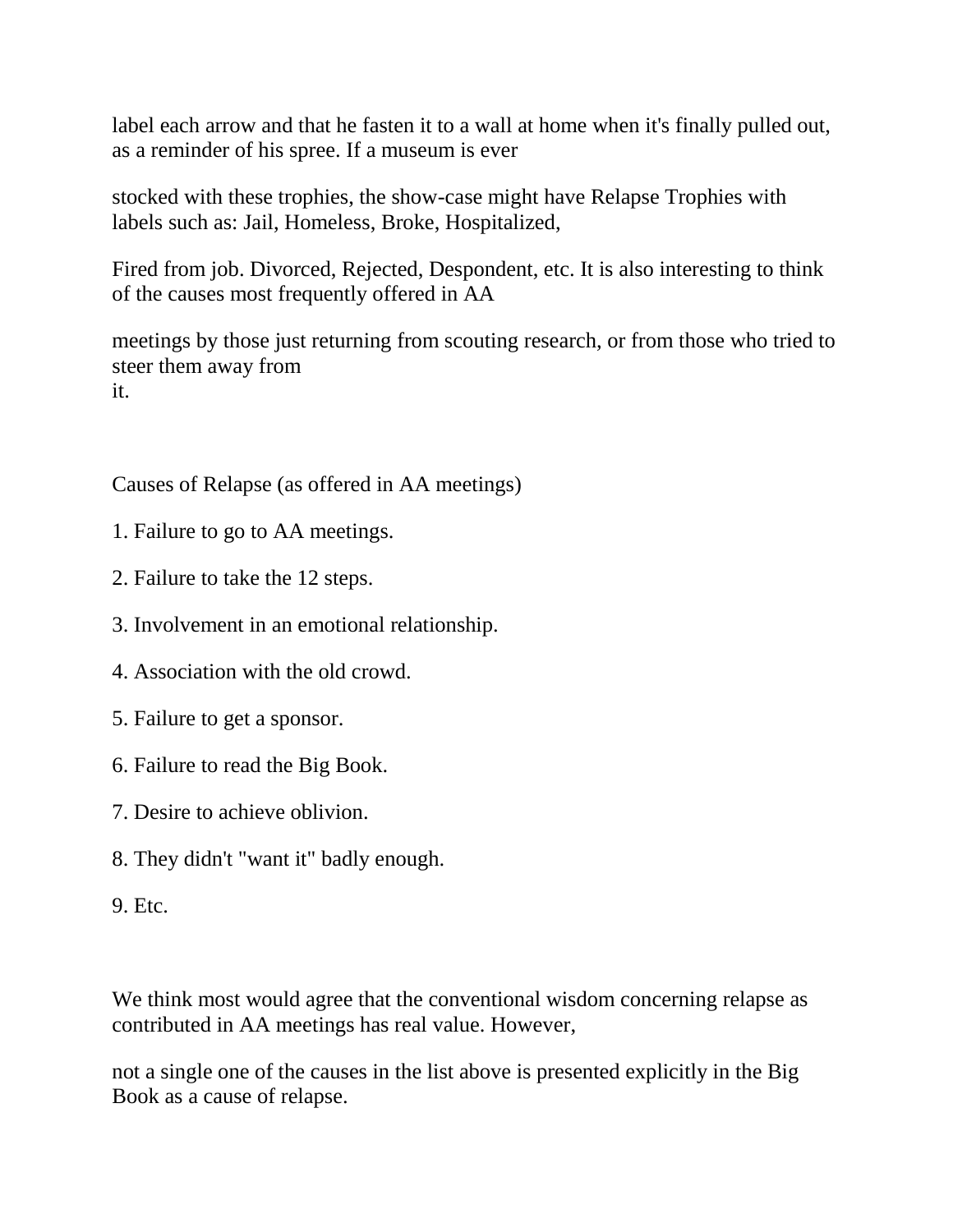Some 22 Big Book statements have been extracted. These are quoted later. We have left out the traditional must statements, and we

have included only clear cut assertions that the alcoholic will get drunk if he does (or doesn't do) that which is described. [Actually,

we did slip up by including two additional statements that just had to be in our list.]

Here is a distillation of Big Book causes of relapse:

Causes of RELAPSE (according to the Big Book)

# Count:

- 7....a. Failure to grow spiritually.
- 4....b. Fighting with or harming others.
- 3....C. Failure to work with other alcoholics.
- 2....d. Failure to take step 5.
- 2....e. Attempt to shield from alcohol.
- 2....f. Failure to make amends.
- l....g. Selfishness.
- l....h. Resentment.
- (22 examples of causes for relapse selected

We had some thoughts as to why the Big Book list seems to differ from that heard at meetings.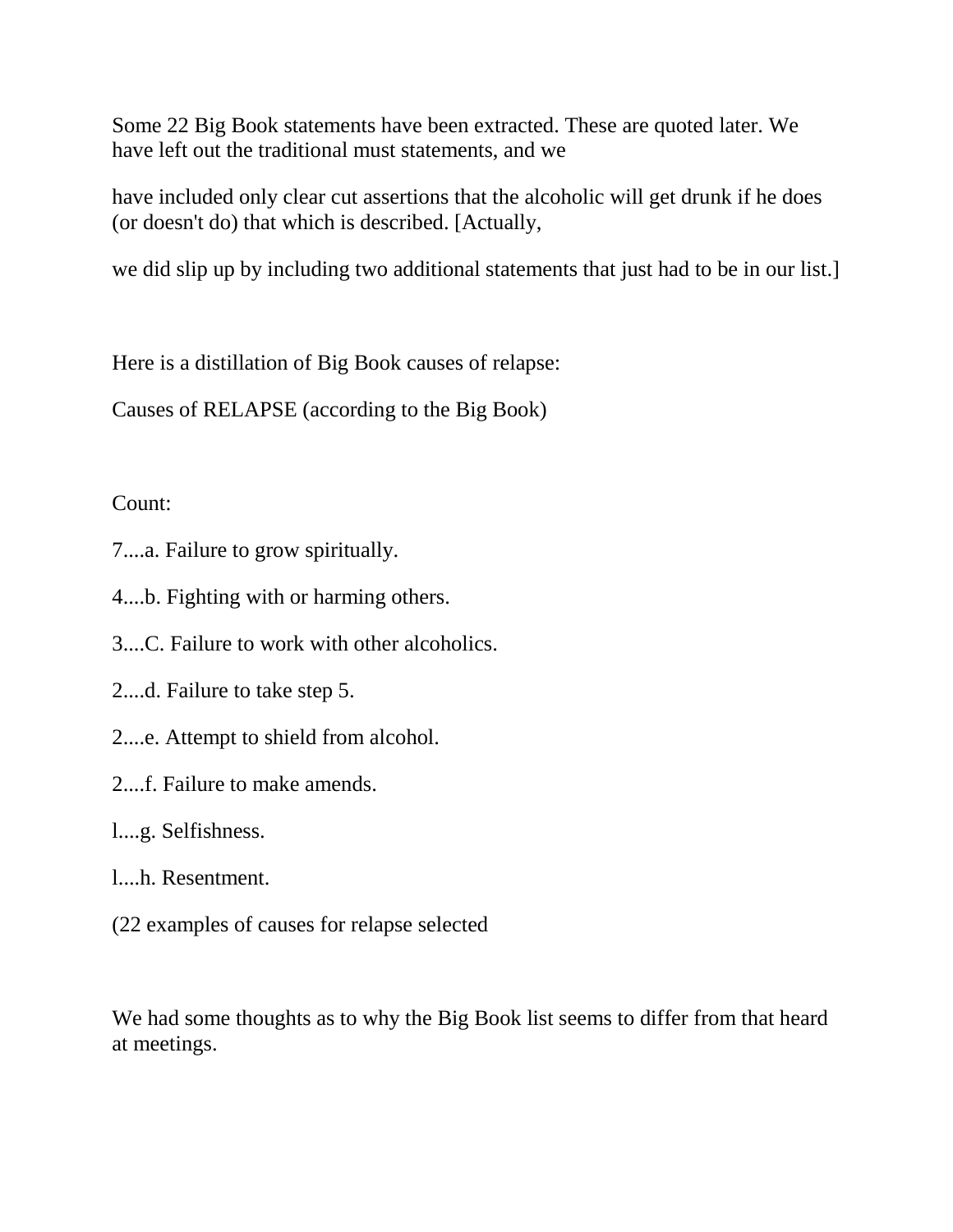Our founders continue to drum home the fact (with causes out of 22) that our situation is hopeless without spiritual help. Failure to

grow spiritually get us drunk. The meeting list is concerned more with physical activity (meetings, sponsors) as opposed to the

personal spiritual, mental and behavioral activity in the Big Book list.

The Big Book items reflect the founder's concentration upon, "...the mental state that precede a relapse into drinking, for obviously

this is the crux of the problem." [Big Book, page 35, line 1]

The Big Book items can be restructured within the Twelve Steps without much reshaping or cramming. We have listed them in such a

Step orientation that follows.

Our efforts to select and categorize 22 causes of relapse from the Big Book can certainly be improved upon. Perhaps a more capable

person, such as yourself, might get and present a different and better set. Please go for it!

22 Causes of relapse from the Big Book (numbered in the order in which they appear in the book):

#### STEP 2-Failure to keep on believing

3) Faith has to work twenty-four hours a day in and through us, or we perish. [Big Book page 16, line 12]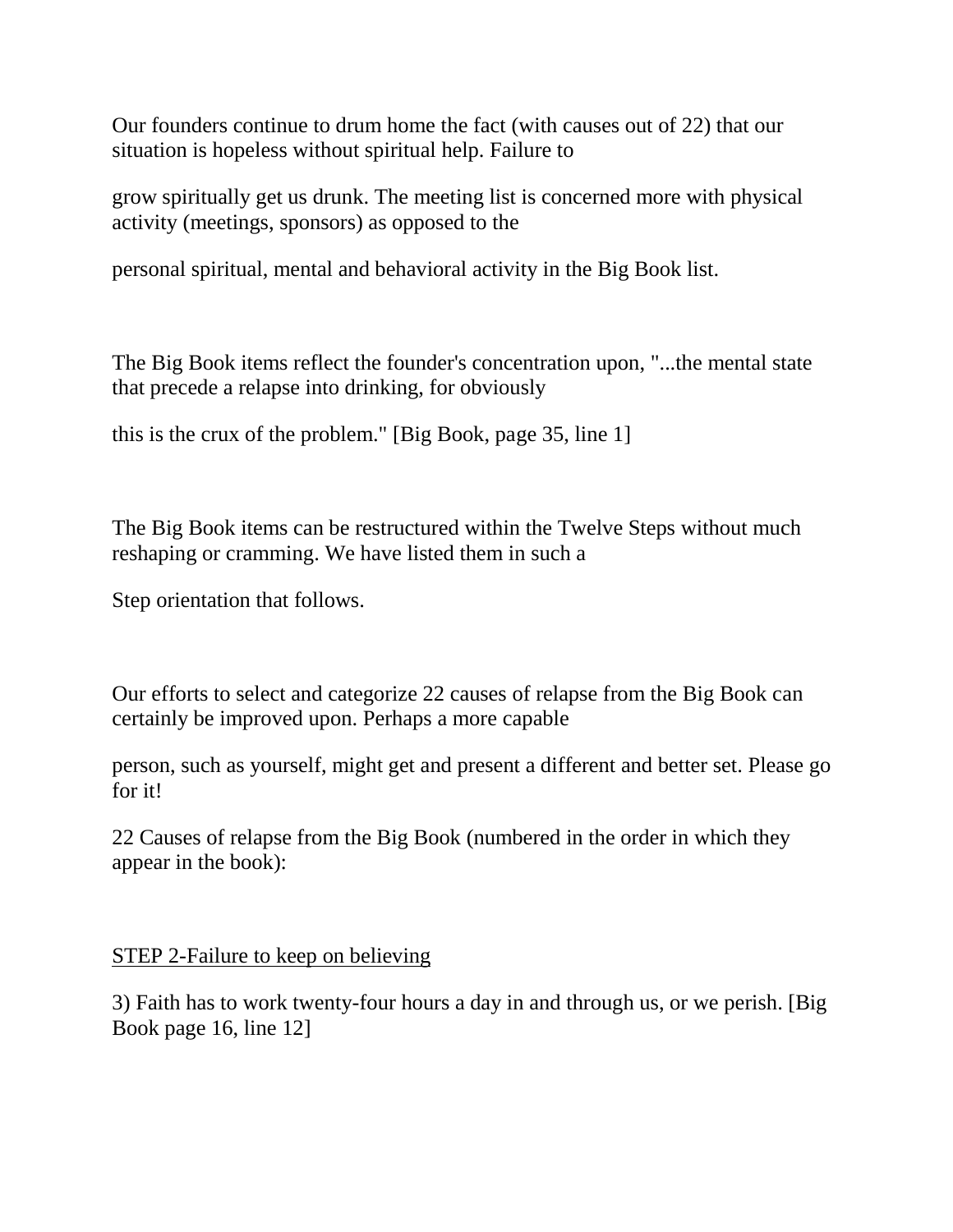## STEP 3-Failure to maintain the Decision

22) Whether the family goes on a spiritual basis or not, the alcoholic member has to if he would recover. [Big Book page 135, line 1]

## STEP 5- Failure to make confession

9) We will be more reconciled to discussing ourselves with another person when we see good reasons why we should do so. The best

reason first: If we skip this vital step, we may not overcome drinking. Time after time newcomers have tried to keep to themselves

certain facts about their lives. Trying to avoid this humbling experience, they have turned to easier methods. Almost invariably they

got drunk. Having persevered with the rest of the program, they wondered why they fell. We think the reason is that they never

completed their housecleaning. They took inventory all right, but hung on to some of the worst items in stock. They only thought

they had lost their egoism and fear; they only thought they had humbled themselves. But they had not learned enough of humility,

fearlessness and honesty, in the sense we find it necessary, until they told someone else all their life story. [Big Book page 72, line 28]

10) He trembles to think someone might have observed him. As fast as he can, he pushes these memories far inside himself. He

hopes they will never see the light of day. He is under constant fear and tension- that makes for more drinking. [Big Book page 73,

line 19]

#### STEP 7-Failure to remove Our Shortcomings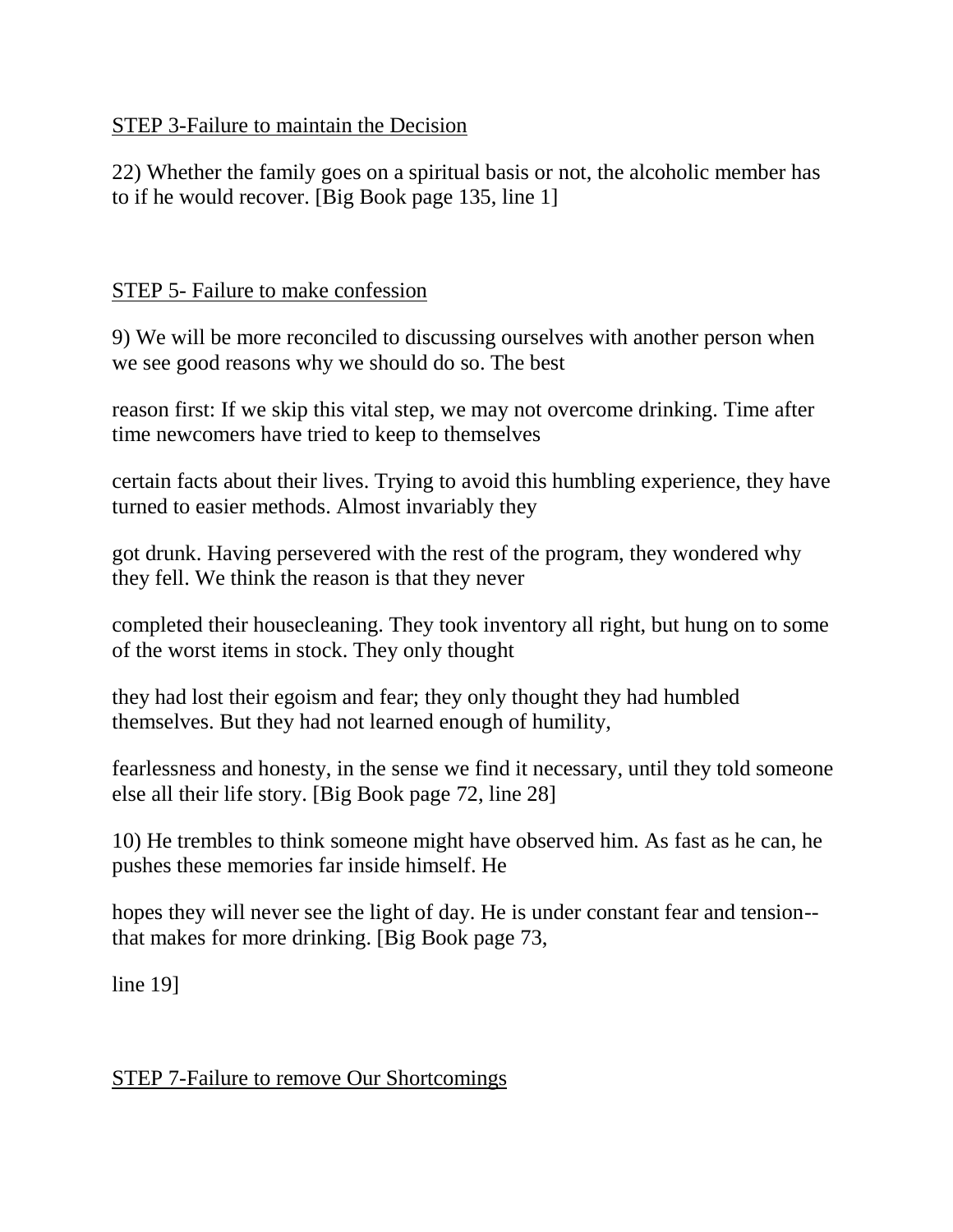6) So our troubles, we think, are basically of our own making. They arise out of ourselves, and the alcoholic is an extreme example of

self-will run riot, though he usually doesn't think so. Above everything, we alcoholics must be rid of this selfishness. We must or it

kills us! [Big Book page 62, line 14]

7) But with the alcoholic, whose hope is the maintenance and growth of a spiritual experience, this business of resentment is infinitely

grave. We found that it is fatal. For when harboring such feelings we shut ourselves off from the sunlight of the Spirit. The insanity

of alcohol returns and we drink again. And with us, to drink is to die. [Big Book page 66, line 13]

16) In our belief any scheme of combating alcoholism which proposes to shield the sick man from temptation is doomed to failure. If

the alcoholic tries to shield himself he may succeed for a time, but he usually winds up with a bigger explosion than ever. We have

tried these methods. These attempts to do the impossible have always failed. [Big Book page 101, line 16]

17) After all, our problems were of our own making. Bottles were only a symbol. Besides, we have stopped fighting anybody or

anything. We have to! [Big Book page 103, line 18]

19) We never, never try to arrange a man's life so as to shield him from temptation. The slightest disposition on your part to guide his

appointments or his affairs so he will not be tempted will be noticed. Make him feel absolutely free to come and go as he likes. This

is important. If he gets drunk, don't blame yourself. God has either removed your husband's liquor problem or He has not. If not, it

had better be found out right away. Then you and your husband can get right down to fundamentals. If a repetition is to be prevented,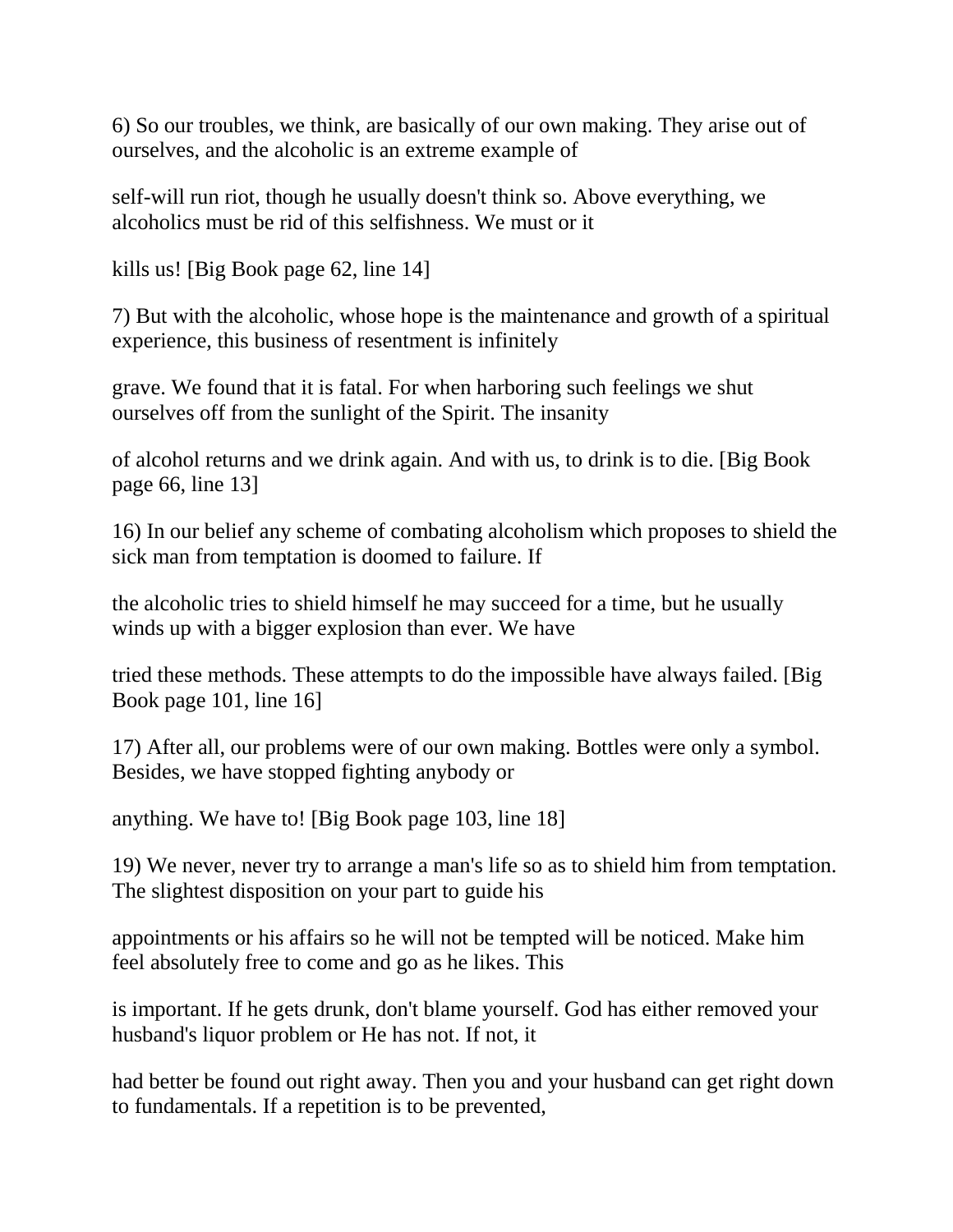place the problem, along with everything else, in God's hands. [Big Book page 120, line 22]

#### STEP 9-Failure to make amends

11) Arranging the best deal we can we let these people know we are sorry. Our drinking has made us slow to pay. We must lose our

fear of creditors no matter how far we have to go, for we are liable to drink if we are afraid to face them. [Big Book page 78, line 12]

12) After consulting with his wife and partner he came to the conclusion that it was better to take those risks than to stand before his

Creator guilty of such ruinous slander. He saw that he had to place the outcome in God's hands or he would soon start drinking again,

and all would be lost anyhow. [Big Book page 80, line 21]

#### STEP 10-Failure to make daily Inventory & Amends

8) Suppose we fall short of the chosen ideal and stumble? Does this mean we are going to get drunk? Some people tell us so. But

this is only a half-truth. It depends on us and on our motives. If we are sorry for what we have done, and have the honest desire to let

God take us to better things, we believe we will be forgiven and will have learned our lesson. If we are not sorry, and our conduct

continues to harm others, we are quite sure to drink. We are not theorizing. These are facts out of our experience. [Big Book page 70,

line 5]

15) After they have seen tangible results, the family will perhaps want to go along. These things will come to pass naturally and in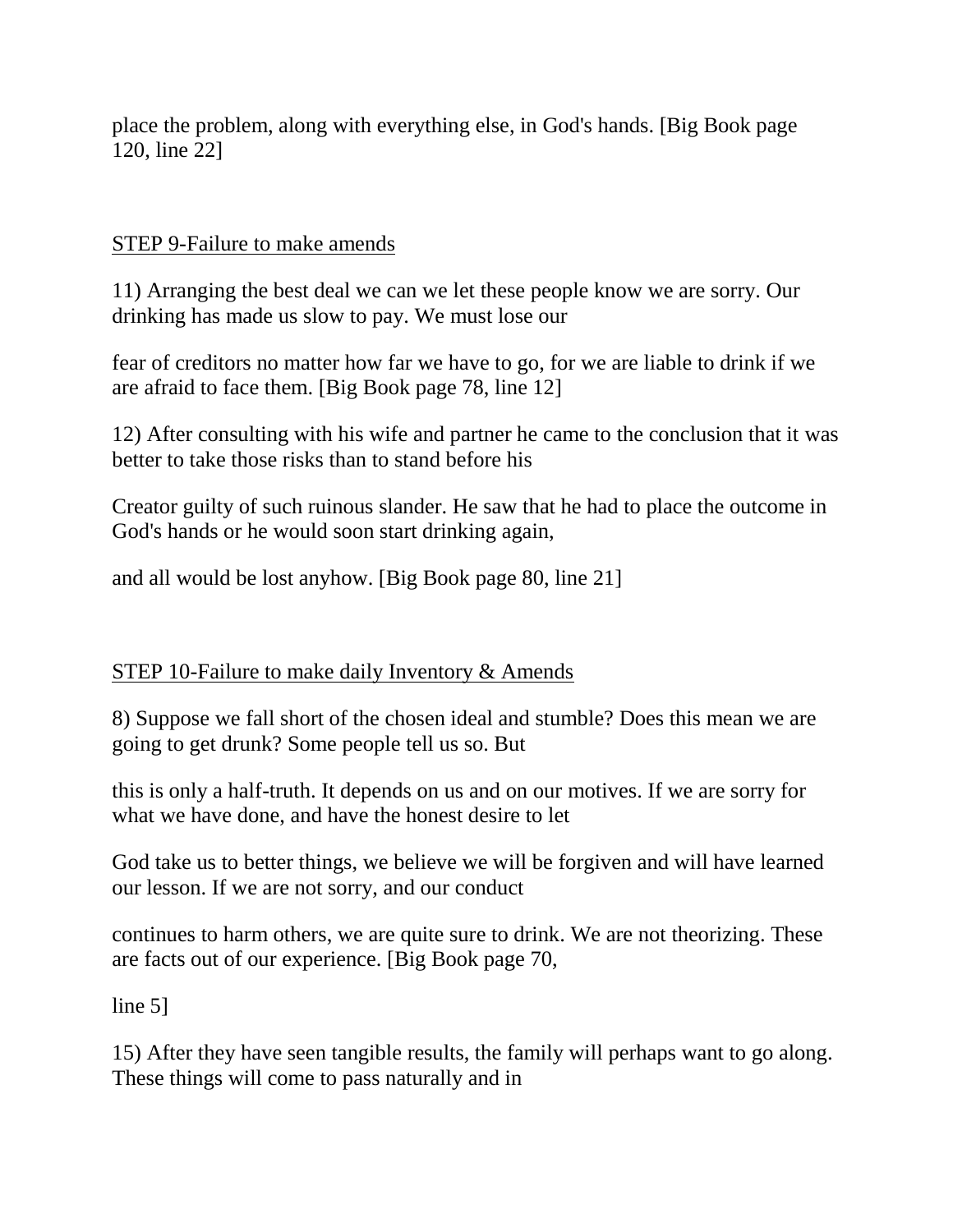good time provided, however, the alcoholic continues to demonstrate that he can be sober, considerate, and helpful, regardless of what

anyone says or does. Of course, we all fall much below this standard many times. But we must try to repair the damage immediately

lest we pay the penalty by a spree. [Big Book page 99, line 9]

20) In the first flush of spiritual experience they forgave each other and drew closer together. The miracle of reconciliation was at

hand. Then, under one provocation or another, the aggrieved one would unearth the old affair and angrily cast its ashes about. A few

of us have had these growing pains and they hurt a great deal. Husbands and wives have sometimes been obliged to separate for a

time until new perspective, new victory over hurt pride could be rewon. In most cases, the alcoholic survived this ordeal without

relapse, but not always. So we think that unless some good and useful purpose is to be served, past occurrences should not be

discussed. [Big Book page 124, line 25]

#### STEP ll-Failure to engage in Prayer & Meditation

5) All went well for a time, but he failed to enlarge his spiritual life. To his consternation, he found himself drunk half a dozen times

in rapid succession. [Big Book page 35, line 27]

13) It is easy to let up on the spiritual program of action and rest on our laurels. We are headed for trouble if we do, for alcohol is a

subtle foe. We are not cured of alcoholism. What we really have is a daily reprieve contingent on the maintenance of our spiritual

condition. Every day is a day when we must carry the vision of God's will into all our activities. "How can I best serve Thee-Thy will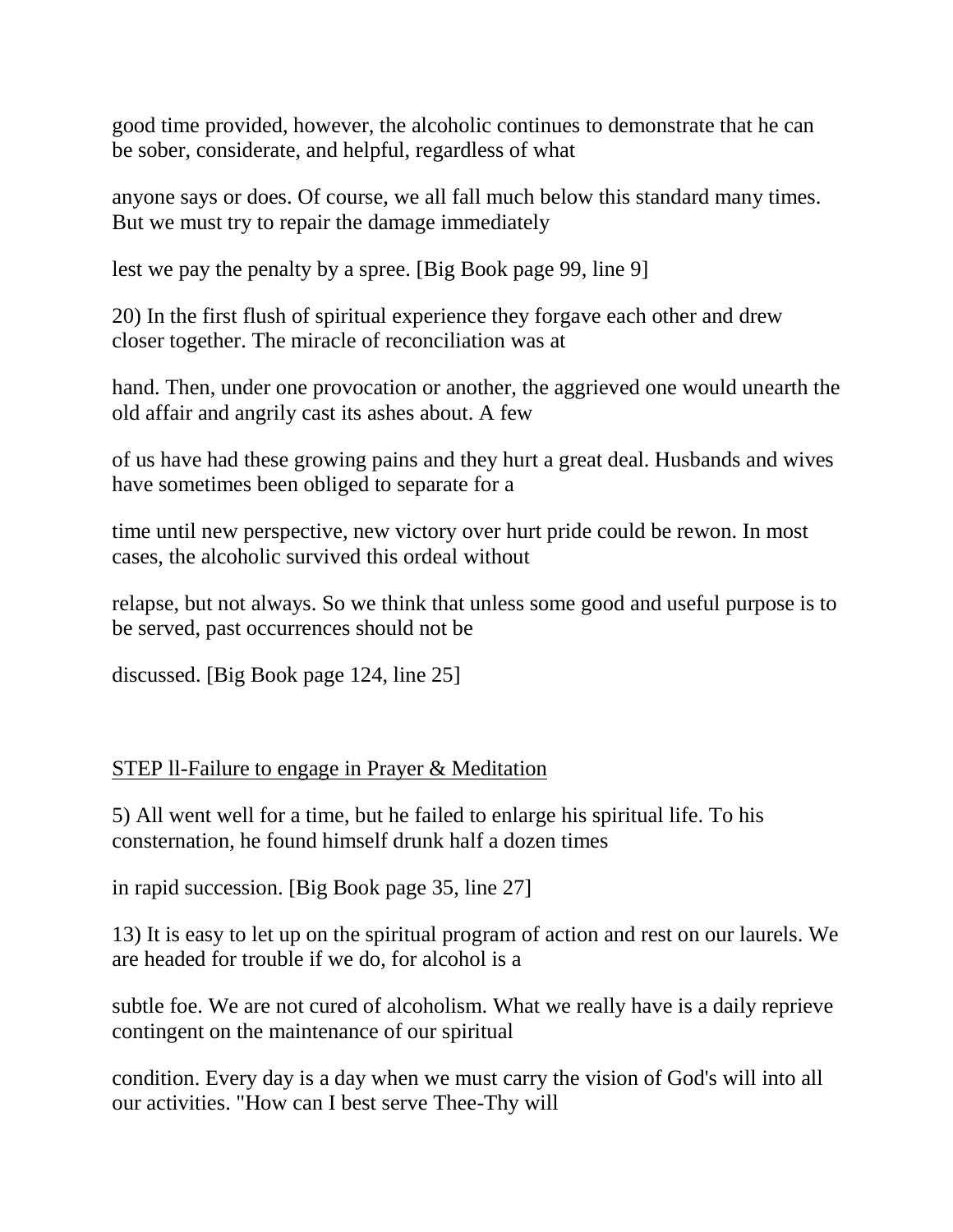(not mine) be done." These are thoughts which must go with us constantly. We can exercise our will power along this line all we

wish. It is the proper use of the will. [Big Book page 85, line 13]

18) Perhaps your husband will make a fair start on the new basis, but just as things are going beautifully he dismays you by coming

home drunk. If you are satisfied he really wants to get over drinking, you need not be alarmed. Though it is infinitely better that he

have no relapse at all, as has been true with many of our men, it is by no means a bad thing in some cases. Your husband will see at

once that he must redouble his spiritual activities if he expects to survive. [Big Book page 120, line 6]

### STEP 12-Failure to have a Spiritual Experience

1) ...the sense of ease and comfort which comes at once by taking a few drinks- drinks which they see others taking with impunity.

After they have succumbed to the desire again, as so many do, and the phenomenon of craving develops, they pass through the wellknown

stages of a spree, emerging remorseful, with a firm resolution not to drink again. This is repeated over and over, and unless

this person can experience an entire psychic change there is very little hope of his recovery. [Big Book page xxvii, line 1]

#### STEP 12-Failure to Practice These Principles

4) Most of us sense that real tolerance of other people's shortcomings and viewpoints and a respect for their opinions are attitudes

which make us more useful to others. Our very lives, as ex-problem drinkers, depend upon our constant thought of others and how we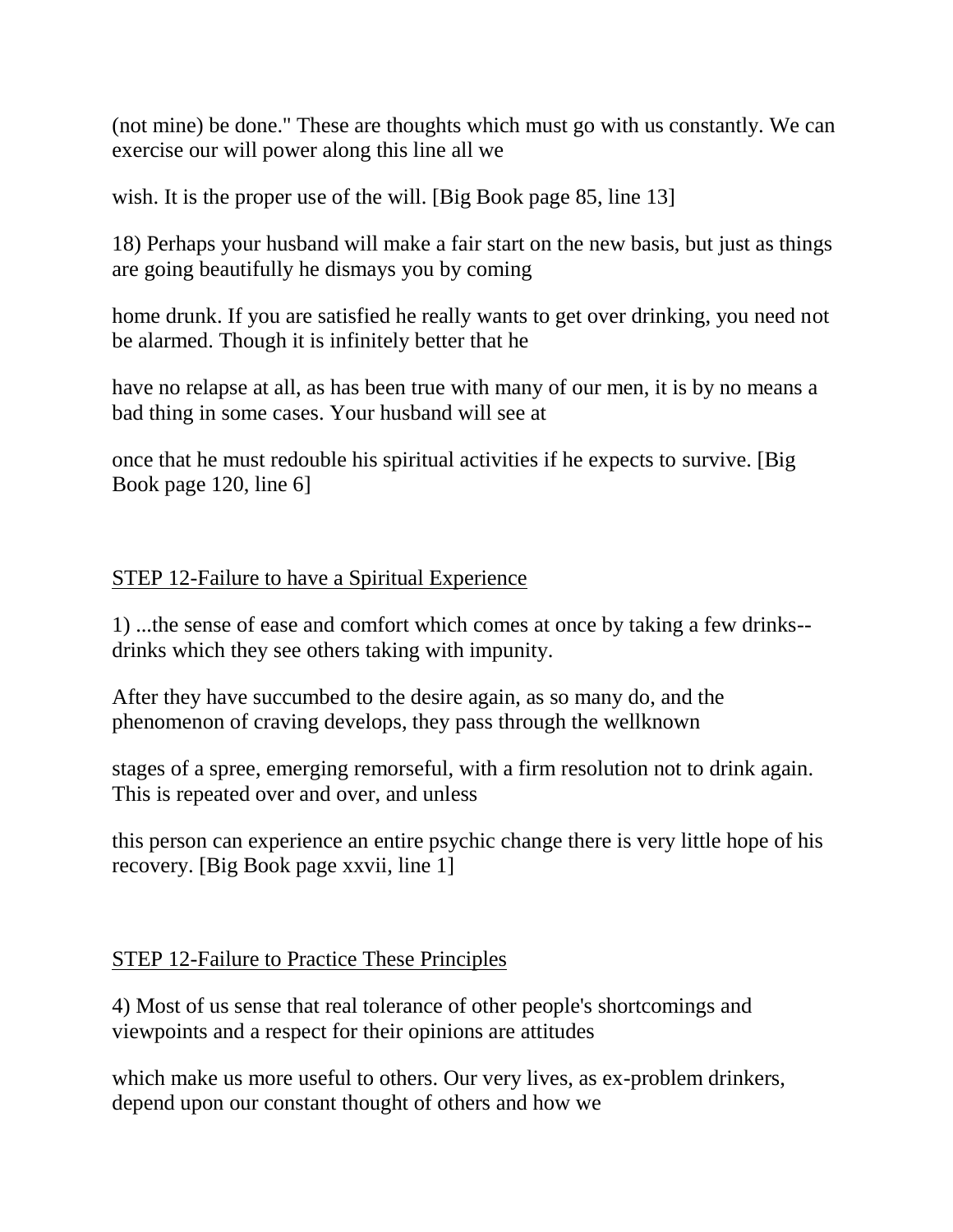may help meet their needs. [Big Book page 19, line 30]

2) My friend had emphasized the absolute necessity of demonstrating these principles in all my affairs. Particularly was it imperative

to work with others as he had worked with me. Faith without works was dead, he said. And how appallingly true for the alcoholic!

For if an alcoholic failed to perfect and enlarge his spiritual life through work and self-sacrifice for others, he could not survive the

certain trials and low spots ahead. If he did not work, he would surely drink again, and if he drank, he would surely die. Then faith

would be dead indeed. With us it is just like that. [Big Book page 14, line 28]

### STEP 12-Failure to Carry the AA Message

14) PRACTICAL EXPERIENCE shows that nothing will so much insure immunity from drinking as intensive work with other

alcoholics. It works when other activities fail. [Big Book page 89, line 51]

21) ...let him go as far as he likes in helping other alcoholics. During those first days of convalescence, this will do more to insure his

sobriety than anything else. Though some of his manifestations are alarming and disagreeable, we think dad will be on a firmer

foundation than the man who is placing business or professional success ahead of spiritual development. He will be less likely to drink

again, and anything is preferable to that. [Big Book page 129, line 30]

1) ...the sense of ease and comfort which comes at once by taking a few drinksdrinks which they see others taking with impunity.

After they have succumbed to the desire again, as so many do, and the phenomenon of craving develops, they pass through the well--